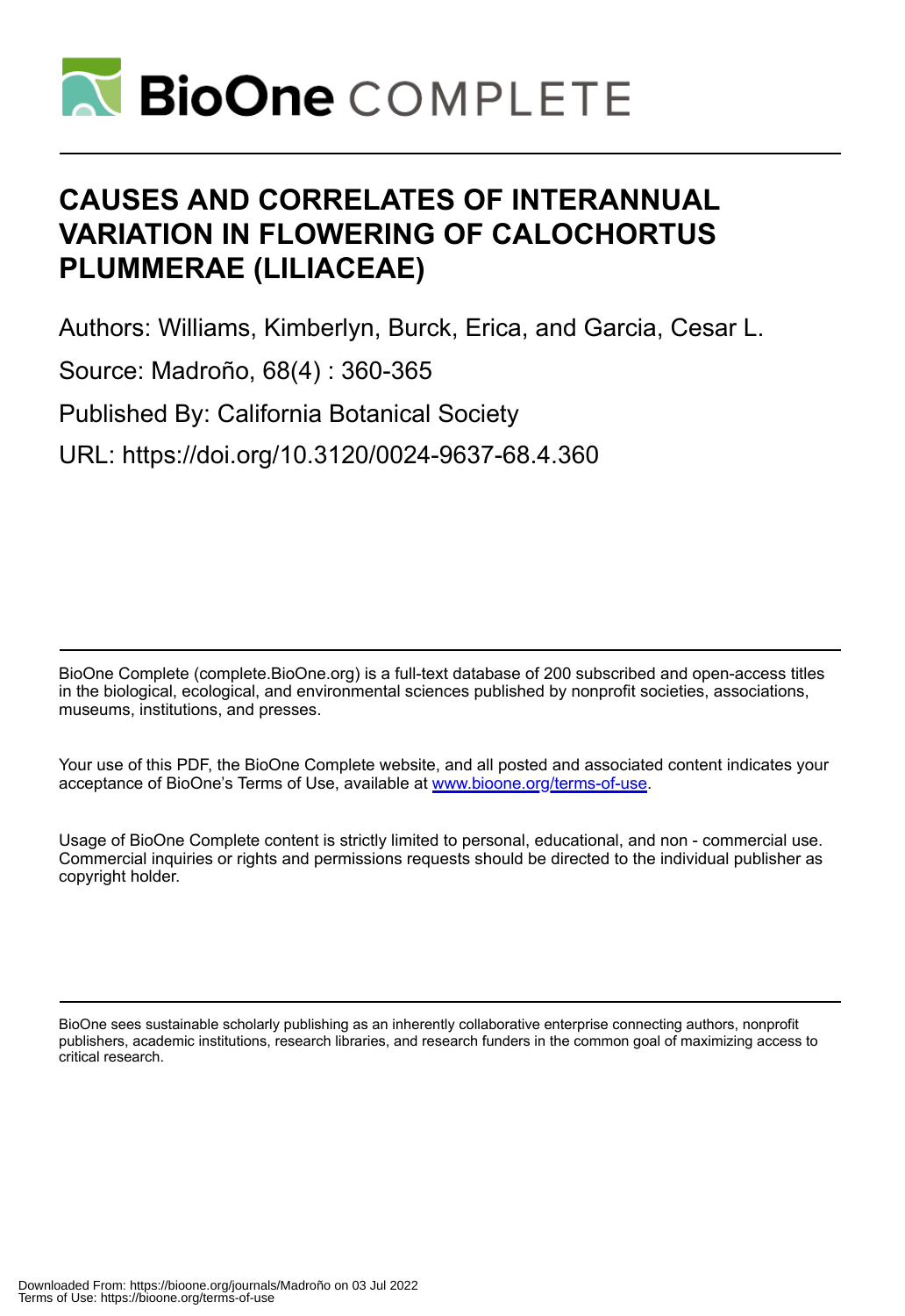# CAUSES AND CORRELATES OF INTERANNUAL VARIATION IN FLOWERING OF CALOCHORTUS PLUMMERAE (LILIACEAE)

# KIMBERLYN WILLIAMS, ERICA BURCK, AND CESAR L. GARCIA Biology Department, California State University, San Bernardino, CA 92407 williams@csusb.edu

# **ABSTRACT**

Calochortus plummerae Greene (Liliaceae) is a mariposa lily that is restricted to five counties in southern California. Although rarely observed in late seral chaparral during most years, it flowers abundantly after fires. In the spring of 2004, a population of C. *plummerae* was discovered in recently burned chaparral on the campus of California State University, San Bernardino. Long-term study plots were established to monitor year-to-year variation in flowering of C. plummerae, and to explore potential causes of this variation. We explored the relationship between annual precipitation and flowering of C. plummerae. We also examined the relationship between precipitation and growth of the strap leaf. Finally, we tested effects of experimental herbivory (leaf cutting) on current-year flowering. Flowering was monitored for 10 years, and leaf characteristics (leaf size and leaf loss to herbivory) were monitored for six years. During the driest year of our study, no plants flowered, but a substantial number flowered during wet years. Plants also produced narrower leaves during the driest years of the study. Leaf loss (experimental removal of most of a strap leaf) resulted in failure to flower. Overall, flowering between fires appears to be suppressed by factors that reduce current-year carbon gain: drought and leaf loss to herbivory. Although our data on herbivory were too incomplete to assess its importance in driving the dynamics of flowering in years after fire, the remaining two factors we studied (time since fire and annual rainfall) were sufficient to predict the number of C. plummerae plants that flowered each year.

Key Words: Calochortus plummerae, chaparral, fire, flowering, geophyte, herbivory, precipitation.

Calochortus plummerae Greene (Plummer's Mariposa Lily) is a geophyte of California chaparral that flowers abundantly after fire. It is endemic to five counties in southern California and has a California Rare Plant Rank of 4.2 (''plants of limited distribution; fairly threatened in California''; California Department of Fish and Wildlife 2021). It usually produces a single, basal strap leaf from an underground corm in the spring, which withers before the plant flowers. Flowering, if it occurs, takes place between May and July (Fiedler 2012). In years between fires, *Calochortus* species often remain in a vegetative state, putting up leaves in the spring (e.g., Christensen and Muller 1975; Keeley et al. 2006). Horton and Kraebel (1955), however, suggested that the corms of C. plummerae also become dormant as shrub cover increases in the years after fire, and that the plants produce leaves only in exceptionally wet years.

Fire-stimulated flowering is common among geophytes in Mediterranean climates, including that of C. plummerae's range, and flowering of some species is more tightly restricted to post-fire years than that of others (Stone 1951; Horton and Kraebel 1955; Christensen and Muller 1975; Keeley et al. 1981; Le Maitre and Brown 1992; Rundel 1996; Lamont and Downes 2011). Factors that may contribute to this post-fire bloom include reduced competition for resources (light, nutrients, and water), release of soil nutrients by fire, reduced herbivory, and, potentially, stimulatory effects of smoke on flowering (Christensen and Muller 1975; Keeley 1993; Light et al. 2007; Borchert and Tyler 2009). Furthermore, flowering itself may deplete energy reserves, contributing to low growth rates and low incidence of flowering after the post-fire bloom (Tyler and Borchert 2003; Borchert and Tyler 2009). In years between fires, geophytes may grow vegetatively or their underground organs may become dormant for some period (Keeley and Davis 2007).

In the fall of 2003, multiple wildfires burned a large fraction of C. plummerae's range, providing an opportunity to study plant fate and phenology in the years following fire. The largest of these were the Simi Fire, the Old Fire, the Grand Prix/Padua Fire, which together burned over 105,000 ha across Ventura, Los Angeles, and San Bernardino Counties (Clark et al. 2003). Prolific flowering of C. plummerae the following spring made it apparent that the species was not as rare as had previously been believed. Among the newly discovered populations of C. plummerae that year was one on the campus of California State University San Bernardino, a campus that partially burned in the Old Fire (Williams et al. 2006).

The primary goals of this study were to quantify changes in flowering of C. plummerae in the years following fire, describing the degree to which flowering was restricted to the post-fire environment, and to explore correlates of interannual variation in flowering (in particular, variation in rainfall). Three years into the study, however, we expanded the focus to measure plant survival, potential dormancy, interannual variation in leaf size, and herbivory. We did not measure seedling recruitment because we could not distinguish seedlings of C. plummerae from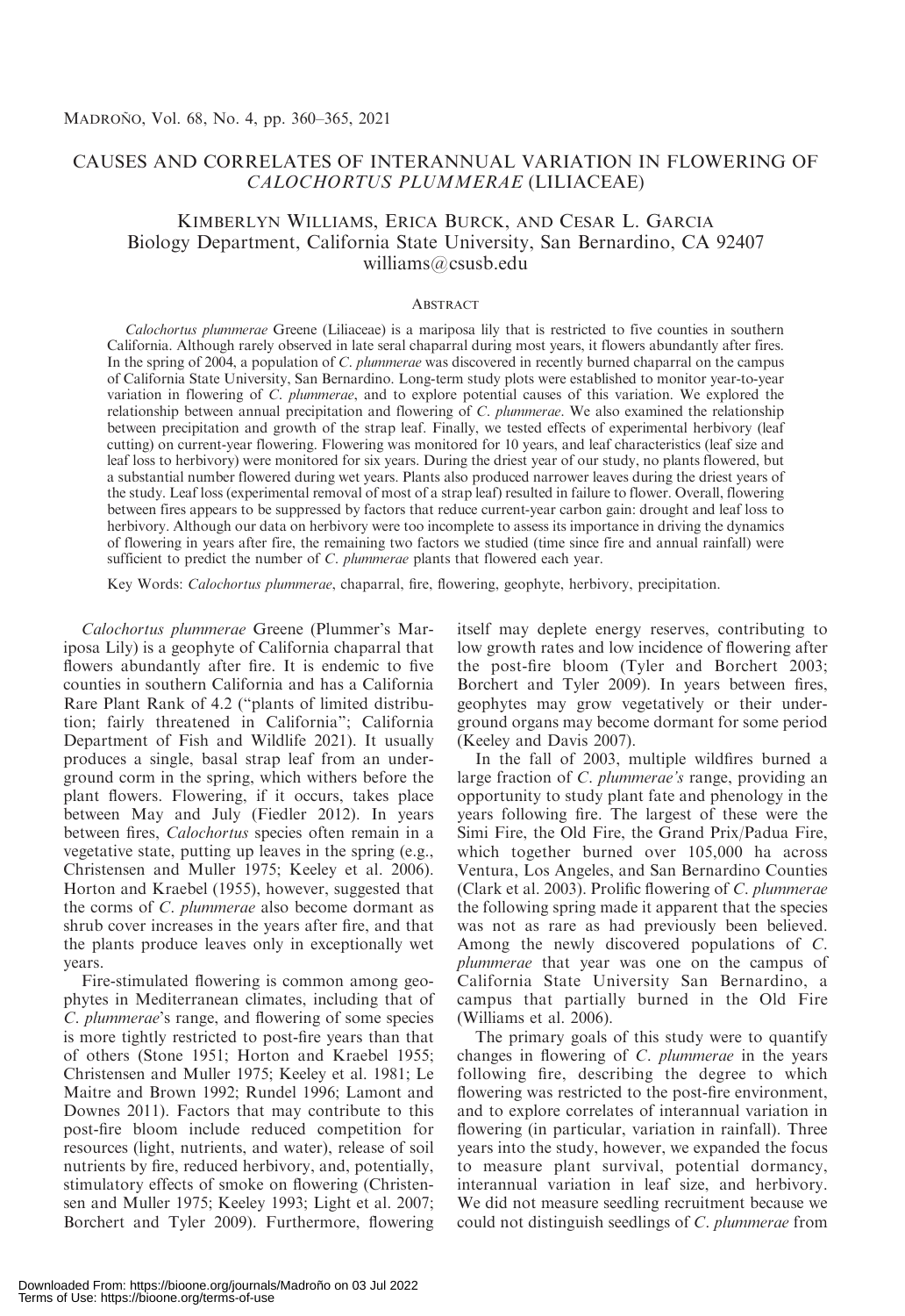seedlings of *Calochortus splendens* Douglas ex Benth., which was also present on the site (Williams et al. 2006). Flowering was monitored for 10 years and vegetative characteristics (leaf emergence, leaf size, and leaf loss to herbivory) were monitored for six years. We explored the relationship between annual precipitation and flowering of C. plummerae plants, we documented year-to-year variation in the size of the strap leaf produced (specifically, leaf width), and we tested effects of reducing leaf area (experimental herbivory or leaf clipping) on current-year flowering.

# **METHODS**

#### Flowering, Survival and Dormancy

In June 2004, we established three 5 m  $\times$  5 m plots on Badger Hill, an outcrop of Pelona schist surrounded by alluvium (Miller and Matti 2001), on the campus of California State University San Bernardino  $(34.186^{\circ}, -117.315^{\circ})$ . We sited plots so that each contained a large number of plants of Calochortus plummerae. Plots were located along ridges and on northeast-facing slopes, at elevations of 540–565 m. We mapped all individuals of C. plummerae in the plots and marked each with a small colored stake located 5 cm to the east of each plant (or in another direction when rocks precluded stake insertion). We censused plants between May and June every year for 10 years to determine if they had produced a flowering stalk that year. New individuals that flowered over the course of the study were also marked and mapped.

In 2007, to better assess plant survival and dormancy, we began censusing plants twice a year: once during the flowering season, as described above, and once earlier in the season (March or April). Leaves were still alive during the earlier census, but generally dead and/or missing during the later census. Censusing twice allowed us to detect plants that produced leaves but did not flower.

# Relationship of Flowering to Rainfall and Time Since Fire

We explored the effect of annual precipitation on flowering of C. plummerae by using a multiple regression approach that modeled flowering as a function of annual precipitation and time since fire. The number of plants flowering (pooled data from the three plots) was regressed against total precipitation received during the preceding year (July through June) and a function of time that described how flowering decreased after the initial post-fire bloom. We used precipitation records from a weather station in Redlands, California, approximately 20 km southeast of the study site, due to the incomplete nature of precipitation records closer to the study site (NOAA 2020). One month of precipitation data was missing from the Redlands record, so it was estimated from the rainfall patterns observed at

nearby stations. To validate the model, flowering data was taken periodically after the study (in 2014, 2016, and 2019) and compared to model predictions. Regression analyses were performed with JMP statistical software (JMP Pro 15.0.0, SAS Institute Inc., Cary, NC).

# Interannual Variation in Leaf Size and Herbivory

During the early-season surveys we mapped and marked all newly encountered Calochortus plants in the plots. Those too small to flower were identified to genus only, because Calochortus splendens also occurred in the area (Williams et al. 2006) and was difficult to distinguish from C. plummerae prior to flowering. We measured the strap leaves of all Calochortus plants (length and width) and noted any herbivore damage to the leaves. Herbivory that left less than 3 cm of leaf length was arbitrarily scored as ''severe'' herbivory for the purposes of quantifying year-to-year variation in herbivore damage. Apart from 2009, when we missed the earlyseason survey, these surveys were conducted from 2007 to 2013.

# Effect of Simulated Herbivory on Flowering

To determine the effect of herbivory on flowering of C. plummerae, we simulated herbivory by clipping leaves. On 17 February 2013, 24 plants with large strap leaves ( $>1.0$  cm in width, median length  $\sim$  46 cm) were located along the ridges of Badger Hill. We caged half of the plants with hardware cloth (16 mm mesh) to prevent herbivory, and we clipped the strap leaves of the other half to simulate herbivory. Leaves were clipped to a length of 3 cm. Plants were assigned to treatments in a stratified-random manner based on leaf size: plants were matched by leaf width then assigned at random to either the control or clipping treatment. All plants were mapped and marked with a large nail inserted 3 cm east of the plant. Plants were censused on May 10 to determine whether they had flowered or not. The effect that clipping had on the probability of flowering was tested with a Fisher's exact test.

# **RESULTS**

#### Flowering, Survival and Dormancy

As expected, the number of C. plummerae plants flowering was highest in the first year after fire (Fig. 1A). Year to year variability was high. Flowering completely failed in the driest year (the 2006–2007 season) but reached a level equivalent to 27% of the post-fire bloom eight years after fire (in 2011; Fig. 1A). Plants that bloomed in 2004, right after the fire, constituted a smaller and smaller fraction of the blooming population as the years passed, but one survivor still bloomed in 2013 (Fig. 1A).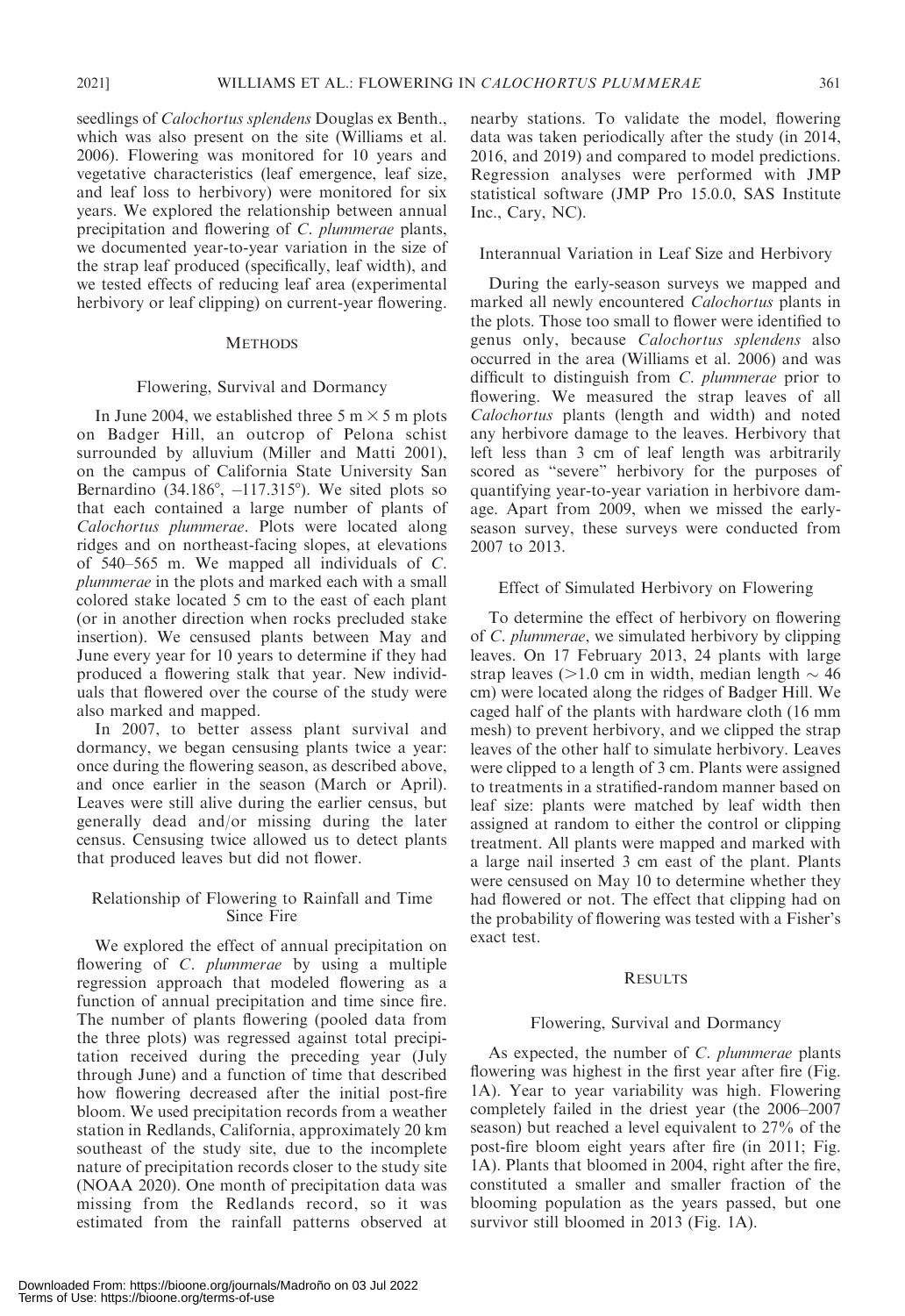

FIG. 1. Year-to-year variation in plant performance (flowering and leaf width) and potential controlling factors (rainfall and herbivory). A. Total number of C. plummerae plants flowering in plots. Stacked bars show flowering plants that were originally marked in 2004, separating the set of 25 plants included in the leaf-width analysis (black bars) from others (hatched bars), and flowering plants that were new, or not encountered in 2004 (white bars). B. Rainfall from July of the previous year through June at Redlands, CA. C. Leaf width (mean  $\pm$  SE) of 25 individuals for which measurements were available from every census. Bars labeled with the same letter were not significantly different from each other according to multiple pair-wise t-tests with a Bonferroni correction. D. Number of plants of Calochortus spp. that experienced severe herbivory (leaving  $\leq$  3 cm of leaf length; solid bars) and those that experienced less severe or no herbivory each year.

Thirty percent of the originally marked plants were observed in 2013, having survived at least 10 years. The fraction of the originally marked population that produced a leaf during the six years with early-season surveys (i.e., were neither dead nor dormant) ranged from 25% to 30% (25% in 2007, 28% in 2008, 32% in 2010, 31% in 2011, and 30% in both 2012 and 2013). Approximately 60% of the



FIG. 2. Relationship between annual rainfall (July–June) and number of C. plummerae plants flowering in plots at the end of the season (late May to early June). Arrows indicate the trajectory over time, from the number of plants flowering in 2004 (top) to the number flowering in 2013 (bottom).

originally marked plants were not observed at all during the last seven years of the study and were, therefore, presumed dead. The remaining 10% were not observed during the last year of the study, but we could not determine whether they were dead or merely dormant.

Of those plants that were found in the last year of the study, only 58% were observed above ground every year during the six years with early-season surveys. The rest were not observed during some years, reappearing after a one year "absence" (28%) or an ''absence'' of two or more years (14%). These "absent" survivors were either dormant, or their leaves were eaten so early and so thoroughly that they could not be detected.

#### Flowering and Rainfall

The statistical effect of rainfall on flowering only became significant when a second factor was included in the model to account for the stimulatory effect of fire. Annual rainfall varied widely over the course of the study, ranging from 100 mm in the 2006–2007 season to 643 mm in 2004–2005 (Fig. 1B). The number of plants that flowered in a year was not well predicted by annual rainfall alone ( $\mathbb{R}^2 = 0.22$ ,  $\mathbb{P} =$ 0.17). However, examination of the trajectory of flowering over the years suggested that flowering did increase with rainfall, but that the effect decreased over time (Fig. 2). A multiple-regression model that incorporated both rainfall and an asymptotically decreasing effect of time since fire yielded a good estimation of the number of C. plummerae plants flowering in our plots over the 10 years of this study  $(R^{2} = 0.98$ , adjusted  $R^{2} = 0.97$ ,  $P < 0.001$ ). It also predicted increased flowering in a subsequent wet year (28 plants in 2019) fairly closely (Fig. 3). The equation obtained was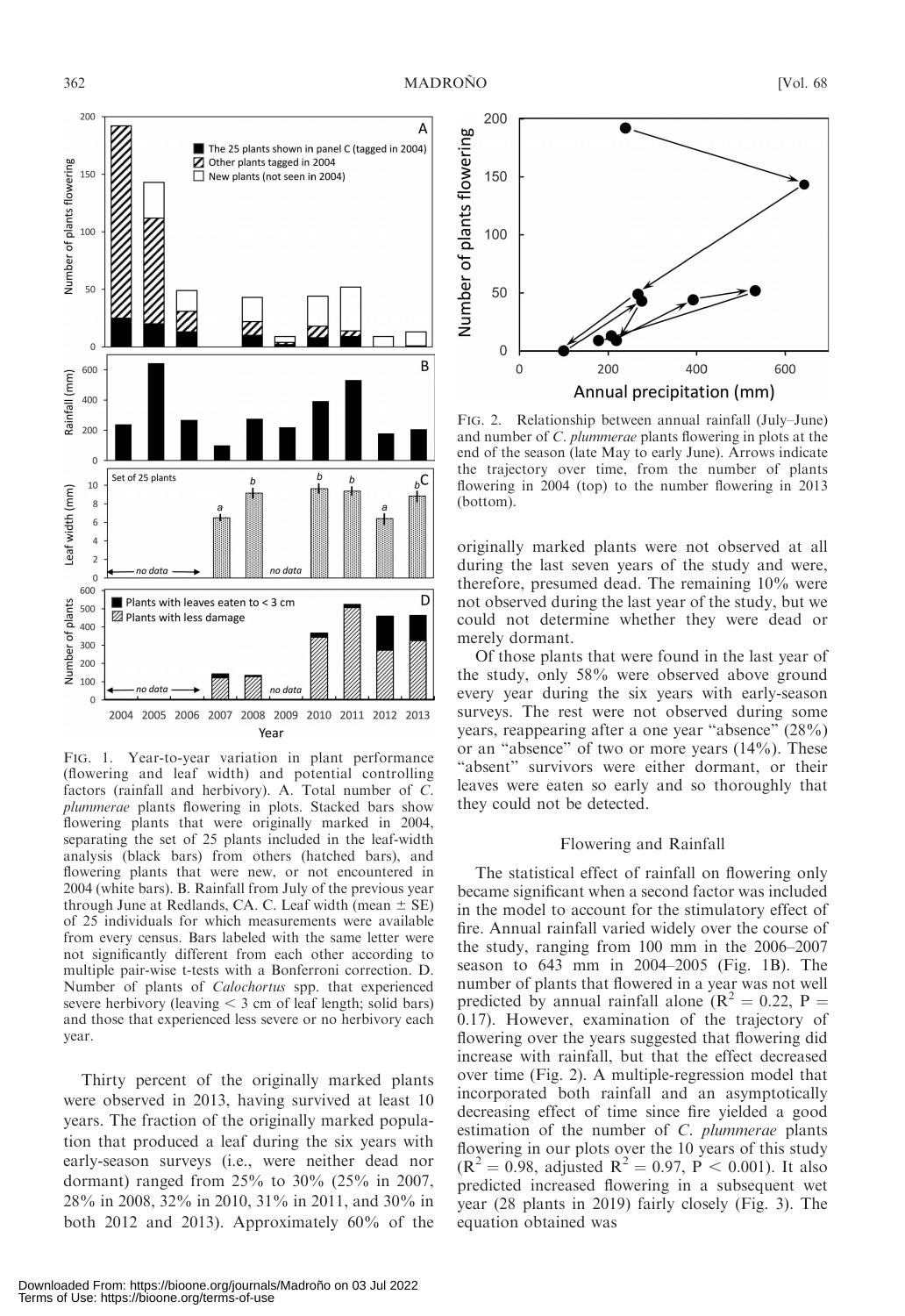

Calochortus plants in our plots, including those identified only to genus, severe herbivory (scored as herbivory that left 3 cm or less of leaf length) ranged from  $3\%$  in 2011 to  $41\%$  the following year (Fig. 1D). Although insect herbivory (small bites, often along the edges of a leaf) was apparent throughout the study, damage scored as severe herbivory was usually the result of straight cuts and likely the work of small mammals. Both rabbit scat and rodent activity (soil disturbance) were observed in the plots.

#### Effect of Simulated Herbivory on Flowering

Simulated herbivory (leaf clipping) in February 2013 had a dramatic effect on flowering later the same spring. Four experimental plants could not be found in May, including three plants that had had their leaves clipped and one that had been caged. Of the 11 caged plants that were found, ten produced flowering stalks. Of the nine clipped plants that were found, none produced flowering stalks. This difference was highly significant (Fisher's exact test,  $P < 0.0001$ ).

#### **DISCUSSION**

Flowering of Calochortus plummerae was not completely restricted to the first year or two immediately after fire, but flowering declined substantially after the initial post-fire bloom. After the second year post-fire, the density of flowering plants did not exceed 27% of that observed immediately after fire. The mechanisms responsible for both the post-fire bloom and the decrease in flowering over subsequent years were not addressed in this study but most likely include changes in plant competition. Competition was very low the first year after fire, with plots supporting only sparse growth of annual plants and very small resprouts of chaparral shrubs (primarily Adenostoma fasciculatum Hook. & Arn.). Although chaparral recovery was not formally measured, it followed a typical trajectory. Acmispon glaber (Vogel) Brouillet, a rapidly growing subshrub, dominated some areas with cover peaking the third year after fire (2006). The crowns of Adenostoma fasciculatum continued to increase in size throughout the study, and their heights surpassed those of the faster-growing Salvia species (Salvia mellifera Greene and Salvia apiana Jeps.) by the fifth or sixth year of the study. Although changing competition from shrubs and subshrubs may have played a major role in the asymptotically decreasing trajectory of flowering in C. plummerae over the years, we cannot rule out other factors. ''Time since fire'' subsumed all changing factors related to post-fire recovery, allowing us to test effects of factors unrelated to fire cycles, such as variation in rainfall.

Flowering of C. plummerae was well predicted by annual rainfall once the overall effect of ''time since fire'' was factored out. This was true both at a



FIG. 3. Number of plants flowering vs. model estimate based on precipitation and time since fire. Closed circles represent data used to form the model, and the dotted lines represent the 95% prediction interval for those data. Triangles represent data taken later, in 2014, 2016, and 2019. Unrealistic predictions of negative numbers of plants flowering in dry years was the result of the model being a simple regression model with a negative intercept, rather than a biological or mechanistic model.

$$
F = 0.148R + \frac{199}{T} - 48
$$

where  $F$  was the number of  $C$ . plummerae plants flowering in plots,  $R$  was the annual rainfall the preceding year (mm), and  $T$  was time since fire in years, with year one being the spring following fire. Both rainfall (t-test,  $t = 6.97$ ,  $P < 0.001$ ) and the inverse of time since fire (t-test,  $t = 15.37$ ,  $P < 0.001$ ) contributed significantly to the predictive capacity of the model.

#### Interannual Variation in Leaf Size and Herbivory

The size of the leaf produced by a plant varied from year to year (Fig. 1C). Since leaf length was often affected by herbivory, we took leaf width as a better measure of the size of leaf that was produced by a plant. Furthermore, to focus on year-to-year variation in the leaf widths of the same individuals, we only used data from C. plummerae plants for which we had adequate leaf-width measurements from every earlyseason census (i.e., not grazed below the widest part of the leaf). Only 25 plants met this criterion. The leaf widths of these plants varied significantly among years (repeated measures ANOVA,  $F_{(5,120)} = 15.95$ , P < 0.001). Average leaf width of these individuals was not well predicted by a simple regression model based on annual rainfall ( $R^2 = 0.59$ , P = 0.07). However, plants produced significantly narrower leaves during the two driest years (post-hoc pairwise t-tests on square-roottransformed data to improve normality with a Bonferroni-adjusted alpha level of 0.0033 (0.05/15); Fig  $1C$ ).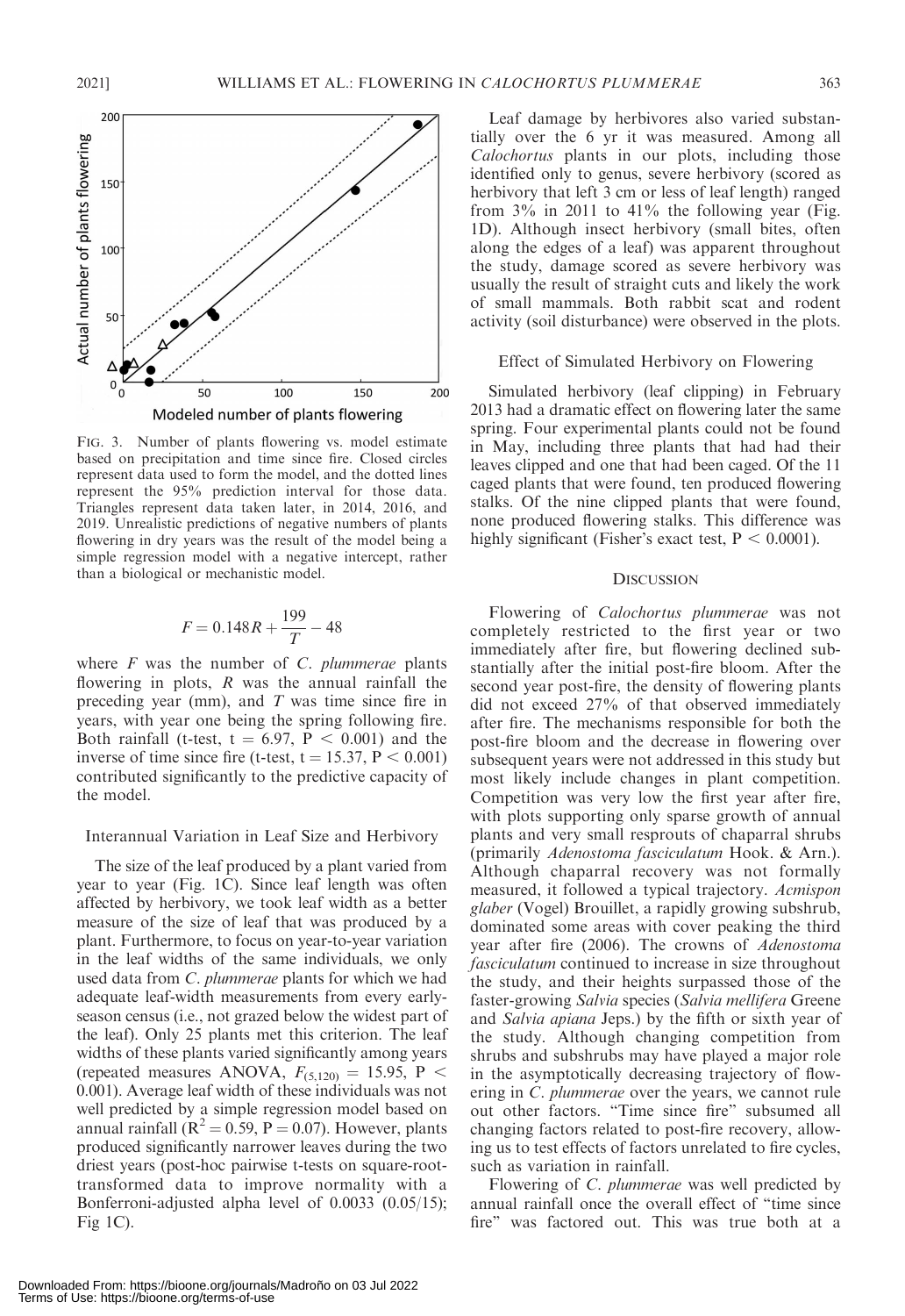population level and when individual plants were followed (Fig. 1A). The set of 25 plants that consistently had measurable leaves during earlyseason surveys produced narrower leaves and were less likely to flower during dry years than during wetter years. Increased plant dormancy may have contributed to low flowering during dry years, but data supporting increased dormancy during dry years was weak. The fraction of the originally marked population that was active (produced a leaf) in years with early-season censuses only ranged from 25% to 32%. Even during the driest year of the study (2007), a quarter of the originally marked plants produced leaves. Plant dormancy, therefore, could not account for the complete lack of flowering that year.

Over the 10 yr of the study, there was substantial turnover in the population that flowered. A large fraction of the originally marked population  $(60\%)$ was not observed at all during the last 7 yr of the study. These plants were either very deeply dormant or dead. We assumed, however, that they were dead. Studies of bulb dormancy in other Calochortus species have found either little evidence of dormancy (e.g., Fiedler 1987; Fredricks 1992) or a pattern similar to the pattern we found for C. plummerae, with the largest fraction of apparently dormant plants producing leaves after a dormant period of only one year, a smaller fraction producing leaves after a dormant period of 2 yr, and an extremely small fraction producing leaves after a dormant period of three or more years (Miller et al. 2004). The fact that more than a quarter of our originally marked plants put up leaves every year or skipped periods of only one year make it unlikely (although possible) that other individuals experienced such deep dormancy that they failed to produce leaves for 7 yr in a row. As years went by, new individuals began to flower. After 7 yr, the originally marked plants accounted for less than half of the flowering population.

The fact that leaf area removal (simulated herbivory) eliminated flowering later the same year suggests that flowering in this species is largely dependent on current-year carbon gain. There is good evidence that carbon gain in prior years and the size of the underground storage organ influence flowering of various other geophytes (e.g., Dafni et al. 1981; Tyler and Borchert 2003; Schlising and Chamberlain 2006; Borchert and Tyler 2009). Moreover, the flowering of some geophytes appears to exhaust their reserves to the extent that they grow more slowly, remain dormant, or fail to flower the following year (Eggert 1992, Tyler and Borchert 2003; Lesica and Crone 2007). Tyler and Borchert (2003) suggested that a decline in flowering of some geophytes in the years following the first post-fire year may be due, in part, to the depletion of storage reserves caused by the post-fire flowering, itself. We did not see patterns in our flowering data to suggest that the act of flowering exhausted reserves of C. plummerae plants to such an extent that they failed to flower the next year. In fact, a few individuals

flowered 3 yr in a row between the fifth and tenth years after fire. The dynamics of carbon gain and depletion in prior years may play a role in the flowering of C. *plummerae*, but our data suggest that current-year carbon gain is a critical determinant of flowering in this species. The pattern of increased flowering in wet years and in the period after fire (with consequently higher levels of soil nutrients and lower competition for light and water) is consistent with effects of increased resources on carbon gain and with the observation that flowering is dependent on current-year carbon gain.

Although resources released by fire may largely account for prolific flowering after fire, large fires can also reduce herbivory (Christensen and Muller 1975; Barro and Conard 1991). Patterns of herbivore damage on C. plummerae at our site suggested that mammalian herbivores were responsible for most instances of severe herbivory. This observation is consistent with those of Fiedler (1987) who noted that the most damaging herbivory on four Calochortus species that she studied along the central California coast was caused by small mammals (several rabbit species and pocket gophers) and by mule deer. While burrowing animals may survive fires, large fires have been reported to cause heavy mortality among herbivores such as brush rabbits (replaced by desert cottontails at our site) and California ground squirrels (Chew et al. 1959; Quinn 1990; van Mantgem et al. 2015). Mule deer may die in fires (Chew et al. 1959) but often flee fire and recolonize the area in the years after fire (Quinn 1990; van Mantgem et al. 2015). Therefore, herbivore damage to *C. plummerae* plants at our site may have lowest in the years immediately following fire, before we began monitoring it.

One apparent paradox in our findings was that herbivory had a strong effect on flowering, and severe herbivory varied among years, but we did not need to include herbivory in the model to obtain a good prediction of flowering. Since herbivore populations have been shown to respond to both fire and rainfall, usually in complex and species-specific ways (e.g., Christensen and Muller 1975; Barro and Conard 1991; Holmgren et al. 2001; van Mantgem et al. 2015) it is possible that impacts of herbivory on flowering were subsumed under either the ''time since fire'' effect or the ''rainfall'' effect.

Regardless of the causal mechanisms, we found interannual patterns of flowering in Calochortus plummerae that were consistent both with firepromotion of flowering and with flowering that was controlled increasingly by direct or indirect effects of precipitation during the fire-free interval. Flowering was eliminated during severe drought, and this flowering failure occurred despite the continued presence of non-dormant plants on the site. Although high rainfall during the fire-free interval appeared to stimulated flowering of C. plummerae, the density of flowering plants in this recovering